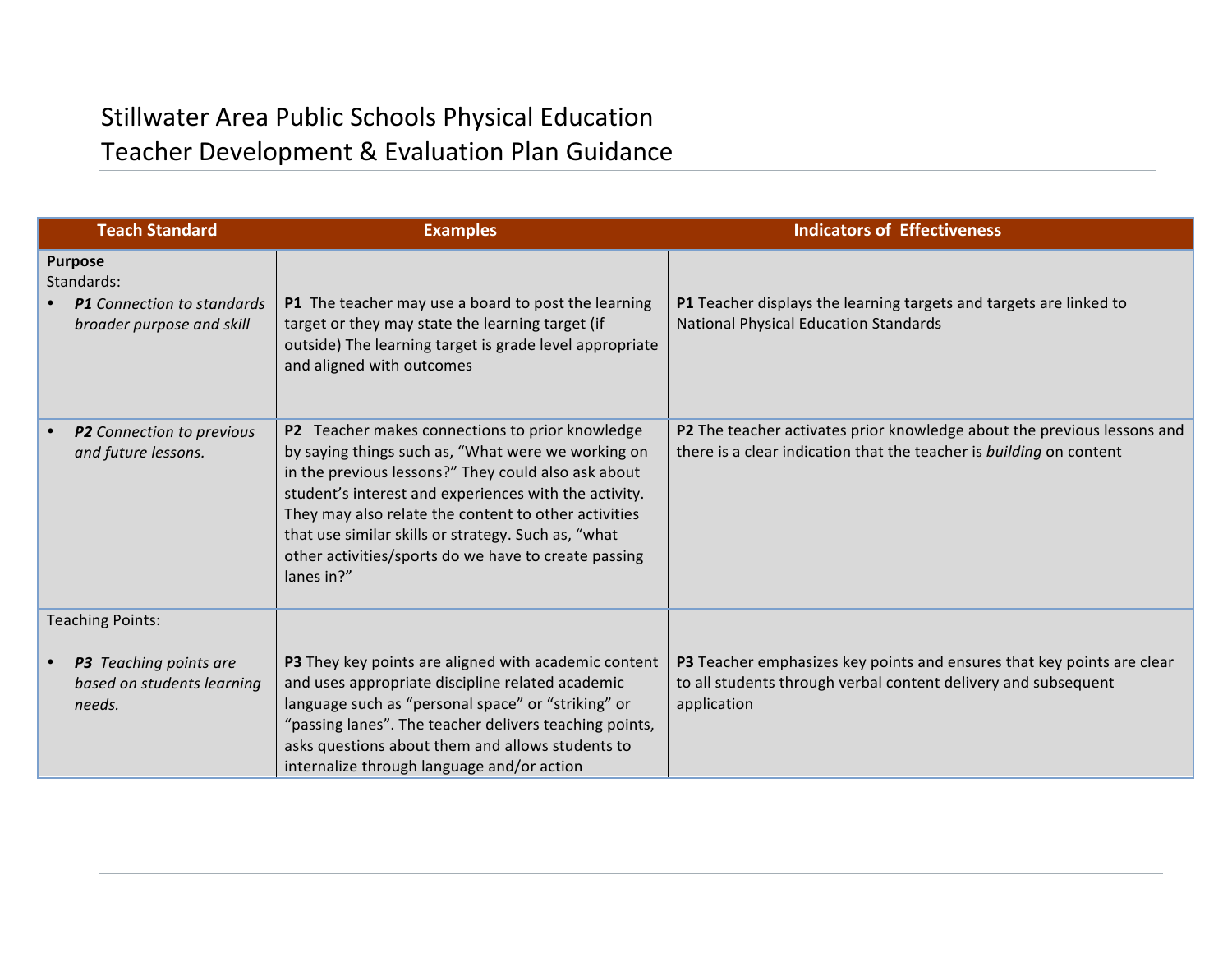| Learning Target:                            |                                                                                                                                                                                                                                                                                                                                                                                                                                                                                                                                                                                                                                                                                                                                                                                                                                                                                                           |                                                                                                                                                                                                                                                                                         |
|---------------------------------------------|-----------------------------------------------------------------------------------------------------------------------------------------------------------------------------------------------------------------------------------------------------------------------------------------------------------------------------------------------------------------------------------------------------------------------------------------------------------------------------------------------------------------------------------------------------------------------------------------------------------------------------------------------------------------------------------------------------------------------------------------------------------------------------------------------------------------------------------------------------------------------------------------------------------|-----------------------------------------------------------------------------------------------------------------------------------------------------------------------------------------------------------------------------------------------------------------------------------------|
| P4 Communication of<br>learning target      | P4 The teacher states OR students read a posted<br>learning target. The teacher discusses with students<br>the agenda and the purpose or "why" of the lesson.<br>For example, the learning target may be "I can<br>explain and demonstrate an underhand roll"<br>In this lesson the teacher might discuss how stepping<br>in opposition is part of the success criteria and then<br>make connections to other activities/skills that also<br>require stepping in opposition.<br>Another example of "why" the target is important is:<br>Learning target: "I can demonstrate proper<br>communication and cooperation needed to perform<br>on a team successfully"<br>"WHY": The teacher may explain and/or ask<br>questions around how these concepts will be utilized<br>today and how we need these concepts to be<br>successful in the work place or at home and students<br>give examples and discuss. | <b>P4</b> The teacher verbally delivers the learning target, the agenda and<br>discusses why the learning target is important and makes connections to<br>real world application. The teacher poses questions around the learning<br>target and reiterates the target during the lesson |
| P5 Success criteria and<br>performance task | P5-The teacher gives students the agenda and<br>explains how it is they will be able to get better, and<br>how the teacher will know                                                                                                                                                                                                                                                                                                                                                                                                                                                                                                                                                                                                                                                                                                                                                                      | P5 The teacher makes clear how students will be assessed and aligns the<br>activities so students can meet the success criteria                                                                                                                                                         |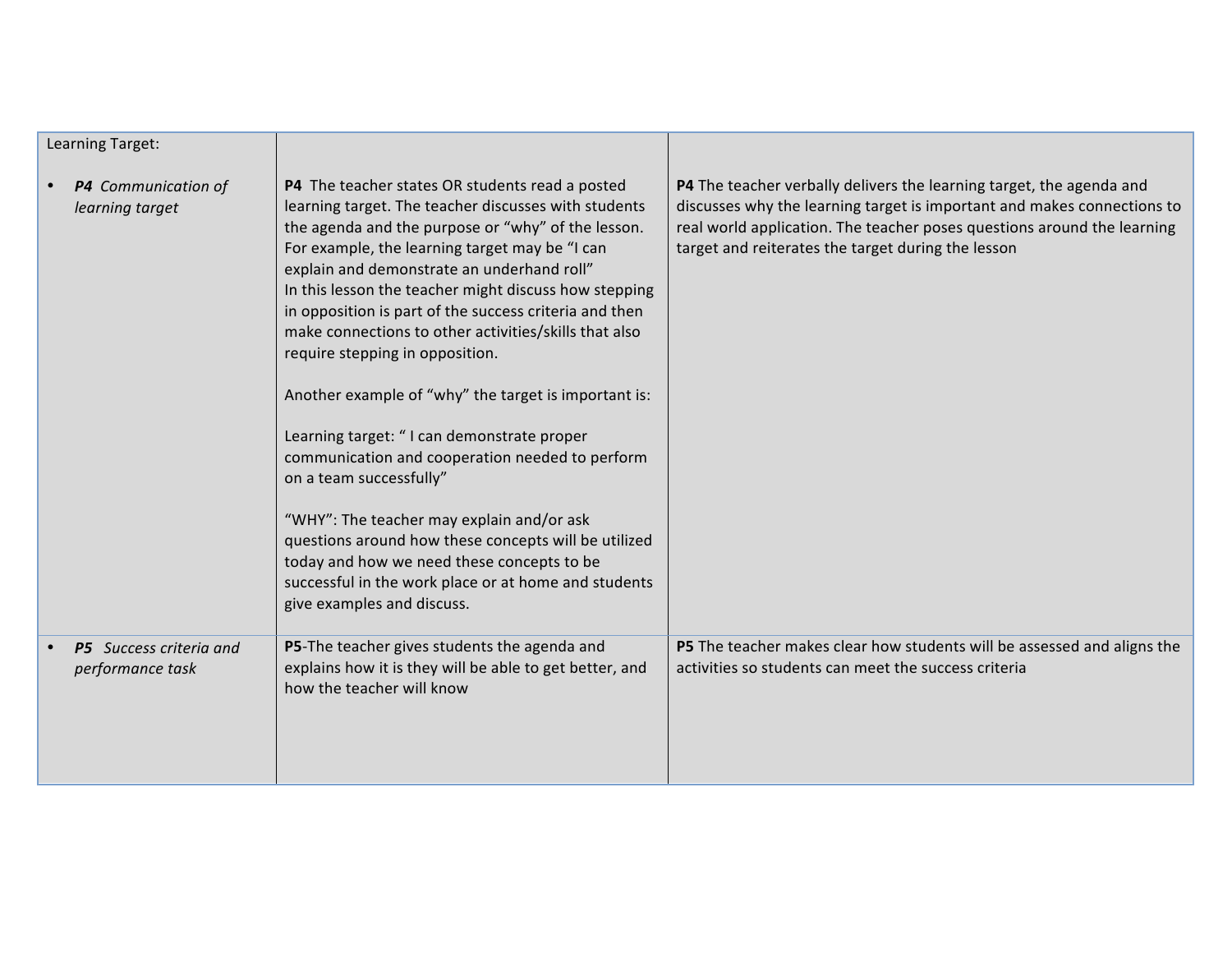| <b>Student Engagement</b><br>Intellectual Work:                   |                                                                                                                                                                                                                                                                                                                                                                                                                                                                                                                                                                                                       |                                                                                                                                                                                                                                                    |
|-------------------------------------------------------------------|-------------------------------------------------------------------------------------------------------------------------------------------------------------------------------------------------------------------------------------------------------------------------------------------------------------------------------------------------------------------------------------------------------------------------------------------------------------------------------------------------------------------------------------------------------------------------------------------------------|----------------------------------------------------------------------------------------------------------------------------------------------------------------------------------------------------------------------------------------------------|
|                                                                   |                                                                                                                                                                                                                                                                                                                                                                                                                                                                                                                                                                                                       |                                                                                                                                                                                                                                                    |
| <b>SE1</b> Quality of questioning                                 | SE1 Scaffolding in PhyEd may appear in the form of<br>breaking down skills for students (asking questions<br>about skill cues) and providing hands on scaffold,<br>where a teacher may put their hands over a student's<br>hands to hold a bat properly.<br>(the teacher brings the students in a semi circle in<br>front of him/her in order to address students in a<br>more appropriate proximity (to hear and respond)                                                                                                                                                                            | SE1 The teacher asks questions beyond simple checks for directions.<br>Questions have depth (more than a one word answer) and the teacher<br>scaffolds for students. Students are encouraged to discuss the questions<br>with each other.          |
| <b>SE2</b> Ownership of learning<br><b>Engagement Strategies:</b> | SE2 The teacher sets up activities so that students<br>can do "the best they can with an activity" as<br>opposed to creating an expectation that the student<br>must meet a set number. The teacher may provide<br>differentiation through stations, and allow students<br>to sometimes choose the activity they are most<br>comfortable with or "ready for". Students might self<br>evaluate as a beginner, intermediate, or professional<br>so the teacher can provide the proper task/content.<br>For example, "see how many push ups you can do in<br>one minute" instead of "do 20 push ups."    | SE2 The teacher provides opportunities for students to problem solve<br>on their own. Activities are set up so that students can modify it if<br>needed in order to be successful or challenge them selves. The teacher<br>gives students choices. |
| <b>SE3</b> High cognitive demand                                  | SE3 Progressing from simple to complex in physical<br>education varies from level to level and within a unit.<br>Consider that when a teacher does something such as<br>provides a progression requiring a student to perform<br>a skill faster or more accurately that it becomes more<br>challenging. It is when the teacher THEN adds<br>another element for the students to think about, or<br>consider that the task becomes complex. For<br>example: dribbling a basketball stationary, then<br>adding movement EARLY in a unit (the first time)<br>could be considered complex. After that, an | SE3 The activities require students to follow specific cues presented<br>and the activity progresses from simple to complex AND/OR the teacher<br>asks higher order questions.                                                                     |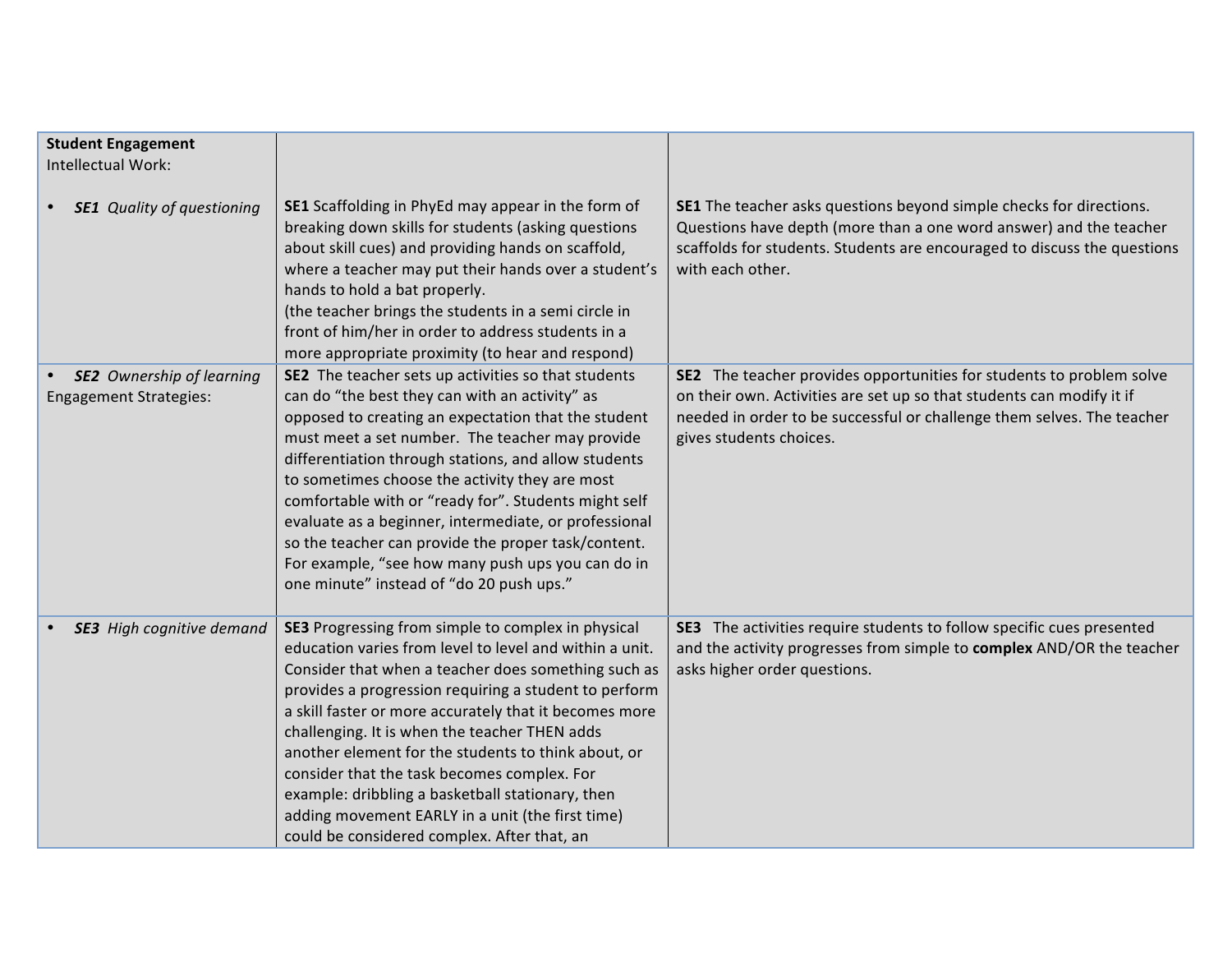|                                                                                              | additional challenge may be to move faster under<br>control and then complexity would be achieved<br>through adding a defender.<br>Higher order questions would vary depending on<br>timing and grade level as well. Consider in Physical<br>Education that higher order questions could easily<br>stem around the Why of the objective, relating<br>content to health and skill related components, and<br>generally abiding by Blooms taxonomy. Games would<br>be considered complex as well, as many skills are<br>combined and students should have a focus during<br>games. "today we will focus on passing lanes" or<br>"today we are focusing on the concept of<br>communication." Subsequent verbal questions and<br>stoppage of play to address the concept(s) is best<br>practice. |                                                                                                                                                                                                                                                     |
|----------------------------------------------------------------------------------------------|----------------------------------------------------------------------------------------------------------------------------------------------------------------------------------------------------------------------------------------------------------------------------------------------------------------------------------------------------------------------------------------------------------------------------------------------------------------------------------------------------------------------------------------------------------------------------------------------------------------------------------------------------------------------------------------------------------------------------------------------------------------------------------------------|-----------------------------------------------------------------------------------------------------------------------------------------------------------------------------------------------------------------------------------------------------|
| <b>SE4</b> Strategies that<br>capitalize on learning needs<br>of students                    | SE4 The teacher makes the material relevant for<br>students by connecting the content to students<br>previous experiences interests. Students are exposed<br>to other visual diagrams or posters that depict skills<br>or scenarios and/or the teacher makes a list of the<br>cues that they will use to perform skills properly.                                                                                                                                                                                                                                                                                                                                                                                                                                                            | SE4 The teacher uses multiple relevant ways to engage the students in<br>the content. Students' interests, background and experiences are<br>considered in order to meet their needs.                                                               |
| <b>SE5</b> Expectation support<br>and opportunity for<br>participation and meaning<br>making | SE5 Games should be small sided, and wait time in<br>lines should be minimized by small groups. When<br>teams are made or group tasks assigned, the teacher<br>should be clear about what student's roles are within<br>the groups. For example, the roles might be, captain,<br>assessor, equipment manager, etc. (roles when<br>appropriate) An example of students leading routines<br>might be having students lead warm ups, or having<br>them help set down or pick up cones.                                                                                                                                                                                                                                                                                                          | <b>SE5</b> The teacher maximizes participation/practice through<br>appropriately sized groups and clear expectations on how to contribute<br>to the group. Students are encouraged to provide feedback to each<br>other and students lead routines. |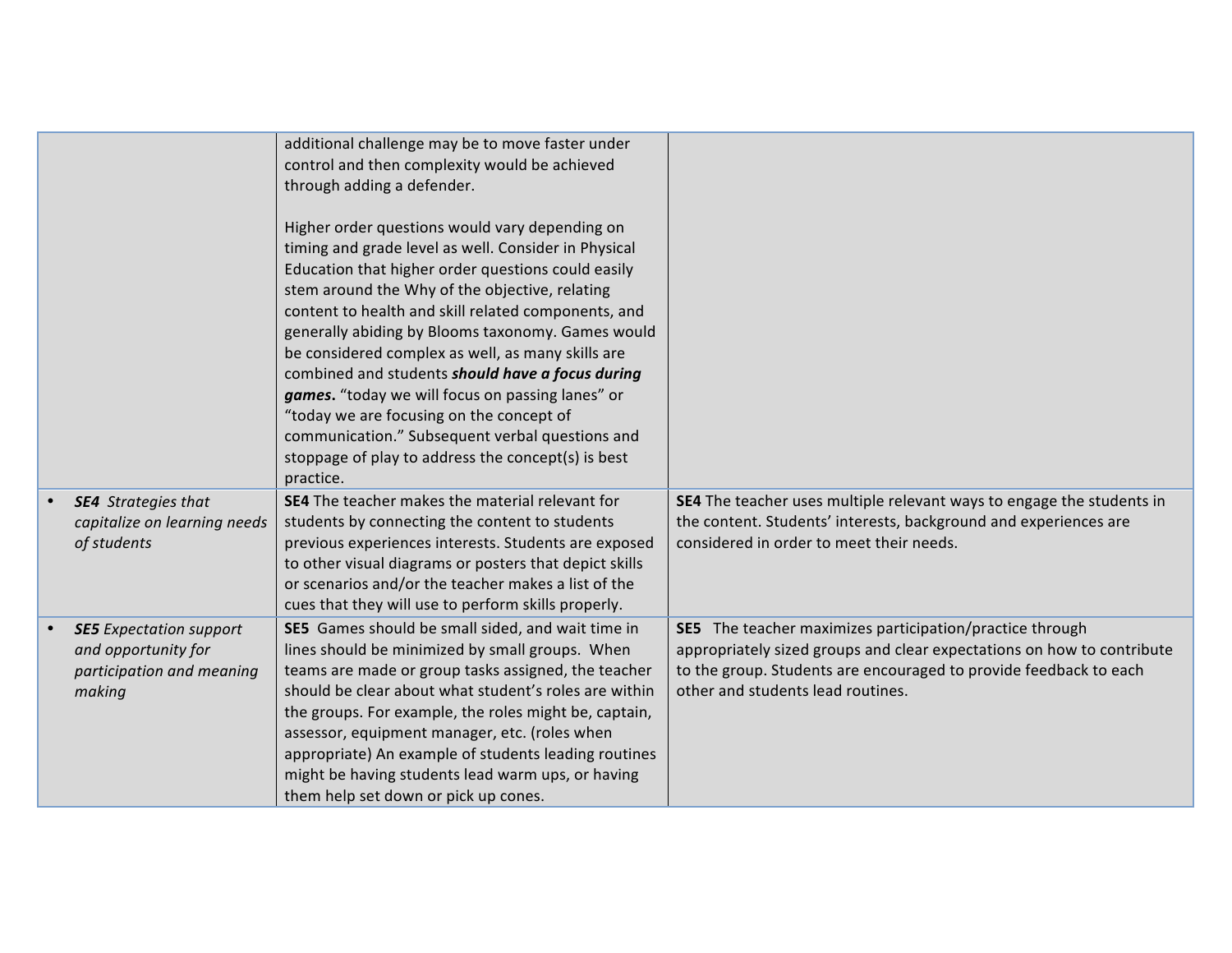| Talk:<br><b>SE6</b> Substance of student<br>talk                | SE6 Practice is deliberate (see definition of<br>deliberate practice below) and students participate in<br>activities that are clearly designed to facilitate<br>student talk that reflects deeper understanding. For<br>example; the teacher asks students to work with a<br>partner to develop a fitness plan. Students show<br>through their discussion that they understand how to<br>apply the principles of fitness in order to create that<br>plan appropriately.                                                                                      | SE6 Performance and cooperative tasks give students the opportunity<br>to engage in content meaningfully and show movement towards higher<br>level understanding                  |
|-----------------------------------------------------------------|---------------------------------------------------------------------------------------------------------------------------------------------------------------------------------------------------------------------------------------------------------------------------------------------------------------------------------------------------------------------------------------------------------------------------------------------------------------------------------------------------------------------------------------------------------------|-----------------------------------------------------------------------------------------------------------------------------------------------------------------------------------|
| <b>Curriculum and Pedagogy</b><br>Curriculum:                   |                                                                                                                                                                                                                                                                                                                                                                                                                                                                                                                                                               |                                                                                                                                                                                   |
| <b>CP1</b> Alignment of<br>instructional materials and<br>tasks | CP1 The teacher should make sure to meet students<br>where they are. They can differentiate for students<br>through stations for example. The teacher might<br>create various stations for students to practice the<br>skill of dribbling a soccer ball. The students should<br>have the option of going faster, passing to a target<br>after dribbling, and dribbling zig-zag through cones,<br>however all of these stations should be designed to<br>offer challenge or allow a students to keep working<br>on basic skills without the addition if needed | CP1 Activities align with the purpose of the lesson and challenge all<br>students through additional challenge within the activity or through a<br>different activity or station. |
| Teaching approaches and/or<br>strategies:                       |                                                                                                                                                                                                                                                                                                                                                                                                                                                                                                                                                               |                                                                                                                                                                                   |
| <b>CP2</b> Discipline specific<br>conceptual understanding      | CP2 Student are practicing the skill in a way that<br>develops the skill. For example, when using the<br>forehand swing students need opportunities to<br>practice the full swing with power. If using a real<br>tennis ball is not possible, then the teacher could use<br>a rag ball against a wall. The teacher may also discuss<br>follow through and torque as discussion points                                                                                                                                                                         | CP2 The teacher engages students in deliberate practice and uses verbal<br>content delivery and questioning in order to promote conceptual<br>understanding                       |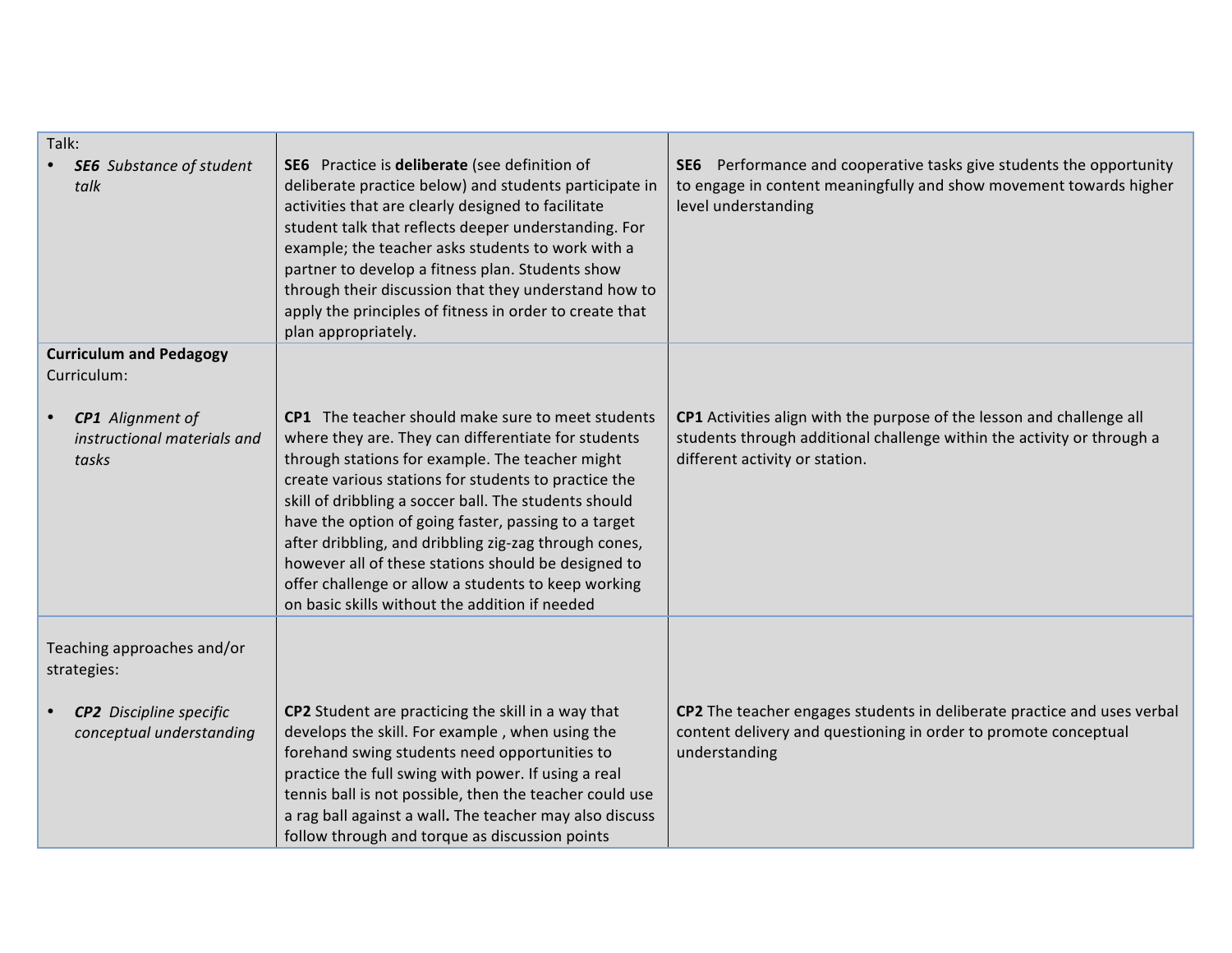|                                             | around the skill                                                                                                                                                                                                                                                                                                                                                                                                                                                                                                                   |                                                                                                                                                                              |
|---------------------------------------------|------------------------------------------------------------------------------------------------------------------------------------------------------------------------------------------------------------------------------------------------------------------------------------------------------------------------------------------------------------------------------------------------------------------------------------------------------------------------------------------------------------------------------------|------------------------------------------------------------------------------------------------------------------------------------------------------------------------------|
| <b>CP3 Pedagogical Content</b><br>knowledge | CP3 The teacher will demonstrate conceptual<br>knowledge of the skills and content so that they<br>design the lesson logically from simple to complex                                                                                                                                                                                                                                                                                                                                                                              | CP3 The teacher provides opportunity for content knowledge acquisition<br>and application through activities that progress naturally (in alignment<br>with student response) |
| CP4 Teacher knowledge of<br>content         | CP4 The teacher shows the student how NOT to hold<br>the hockey stick, like a broomstick, or with hands<br>together and then shows the correct form.                                                                                                                                                                                                                                                                                                                                                                               | CP4 The teacher understands what common misconceptions students<br>demonstrates and provides non examples and examples of proper form,<br>techniques, concepts or strategies |
| <b>CP5</b> Differentiated<br>instruction    | CP5 The teacher provides accessibility by increasing<br>opportunity for practice, by modifying activities<br>(using a different size ball) or removing some<br>complexity from a task (take dribbling out of a<br>basketball game in order to teach without the ball)<br>Challenge can be provided by having students move<br>faster, be more accurate, move further apart. The<br>teacher may also ask a student to perform a task in a<br>period of time.<br>The teacher also scaffolds for challenging open ended<br>questions. | CP5 Activities or teacher talk supports student success by providing<br>accessibility and challenge.                                                                         |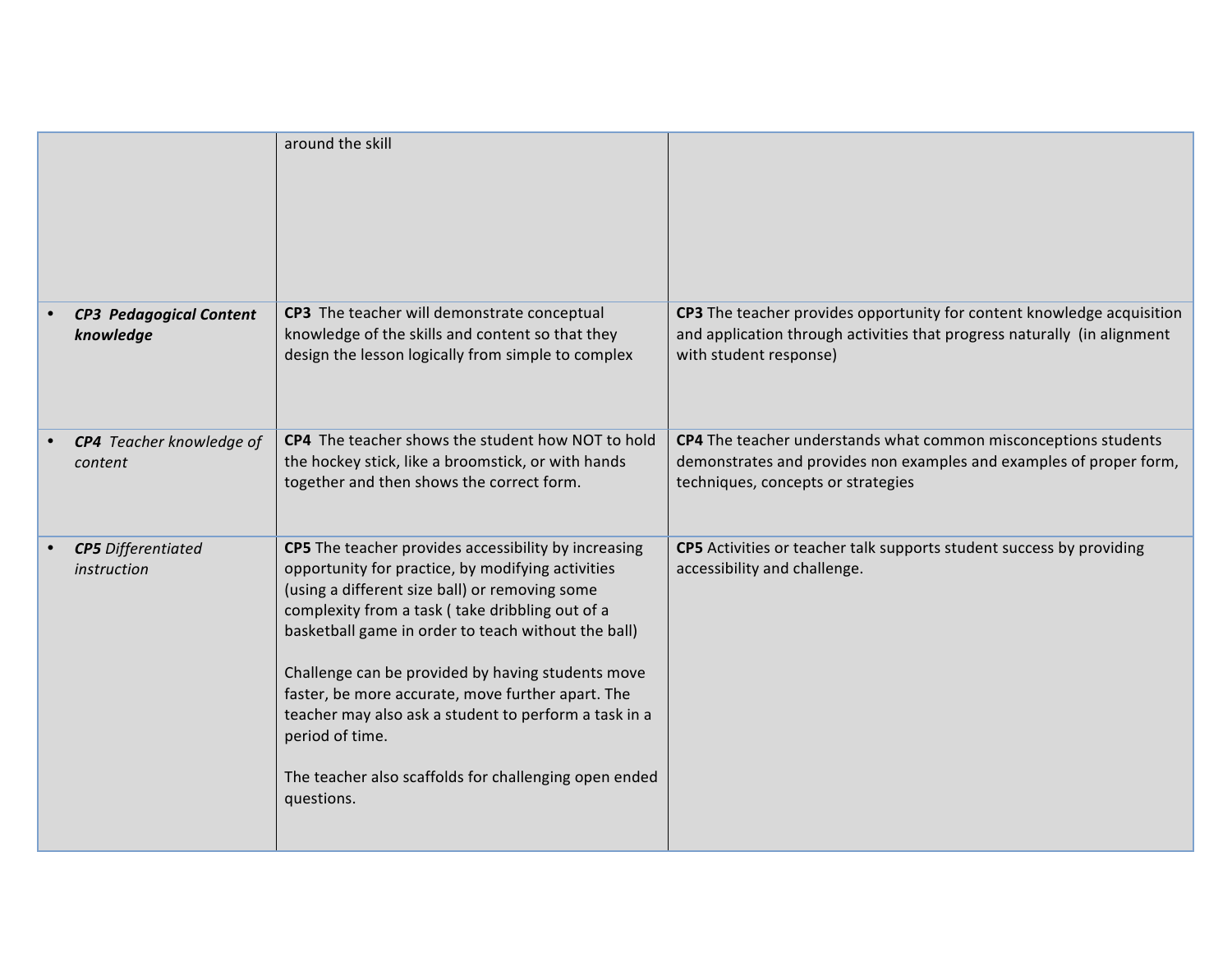| <b>Scaffolds for Learning</b>                                                                                                             |                                                                                                                                                                                                                                                                                                                                                                                                                                                                                                                                                            |                                                                                                                                                                                                                                                                                                                                              |
|-------------------------------------------------------------------------------------------------------------------------------------------|------------------------------------------------------------------------------------------------------------------------------------------------------------------------------------------------------------------------------------------------------------------------------------------------------------------------------------------------------------------------------------------------------------------------------------------------------------------------------------------------------------------------------------------------------------|----------------------------------------------------------------------------------------------------------------------------------------------------------------------------------------------------------------------------------------------------------------------------------------------------------------------------------------------|
| <b>CP6</b> Scaffolds the task                                                                                                             | CP6 The teacher might be discussing (or ask students<br>about) teamwork and first discuss what teamwork is<br>and what it looks like in a game situation.<br>The teacher breaks down the skill of throwing by<br>showing the throwing cues; T, L, STEP, THROW<br><b>OPPOSITE POCKET</b>                                                                                                                                                                                                                                                                    | CP6 The teacher provides opportunity for skill development in a<br>progression from simple to complex. They break down the concepts by<br>using look-fors, or a check list rubric. Skills are scaffolded by providing<br>cues and appropriate practice time. The teacher also provides scaffolds<br>for students who show misunderstandings. |
| <b>CP7</b> Gradual release of<br>responsibility                                                                                           | CP7 The teacher would provide a demonstration and<br>break down the skill of forearm pass in volleyball. The<br>teacher might then have students practice some<br>parts of the skill with feedback and then students<br>would put all parts of the skill together to practice<br>the forearm pass by reacting to a tossed ball from a<br>partner.<br>After, the students would be given a chance to reflect<br>on their success by noticing the trajectory of the ball<br>or by having their peer observe their form on each of<br>the parts of the skill. | CP7 The teacher provides appropriate examples of the skill or technique,<br>and then students are given opportunities to practice individually or in<br>small groups while minimizing competition. Students then have a chance<br>to reflect through self or peer assessment                                                                 |
| <b>Assessment for Student</b><br><b>Learning</b><br>Assessment:<br>A1 Self assessment of<br>learning connected to the<br>success criteria | A1 Students may utilize checklist, analytical,<br>developmental or holistic rubrics in order to evaluate<br>self or peer. Students could also provide a verbal                                                                                                                                                                                                                                                                                                                                                                                             | A1 Students are given opportunities and criteria to peer and self assess                                                                                                                                                                                                                                                                     |
|                                                                                                                                           | assessment through a simple grow and glow for a<br>partner                                                                                                                                                                                                                                                                                                                                                                                                                                                                                                 |                                                                                                                                                                                                                                                                                                                                              |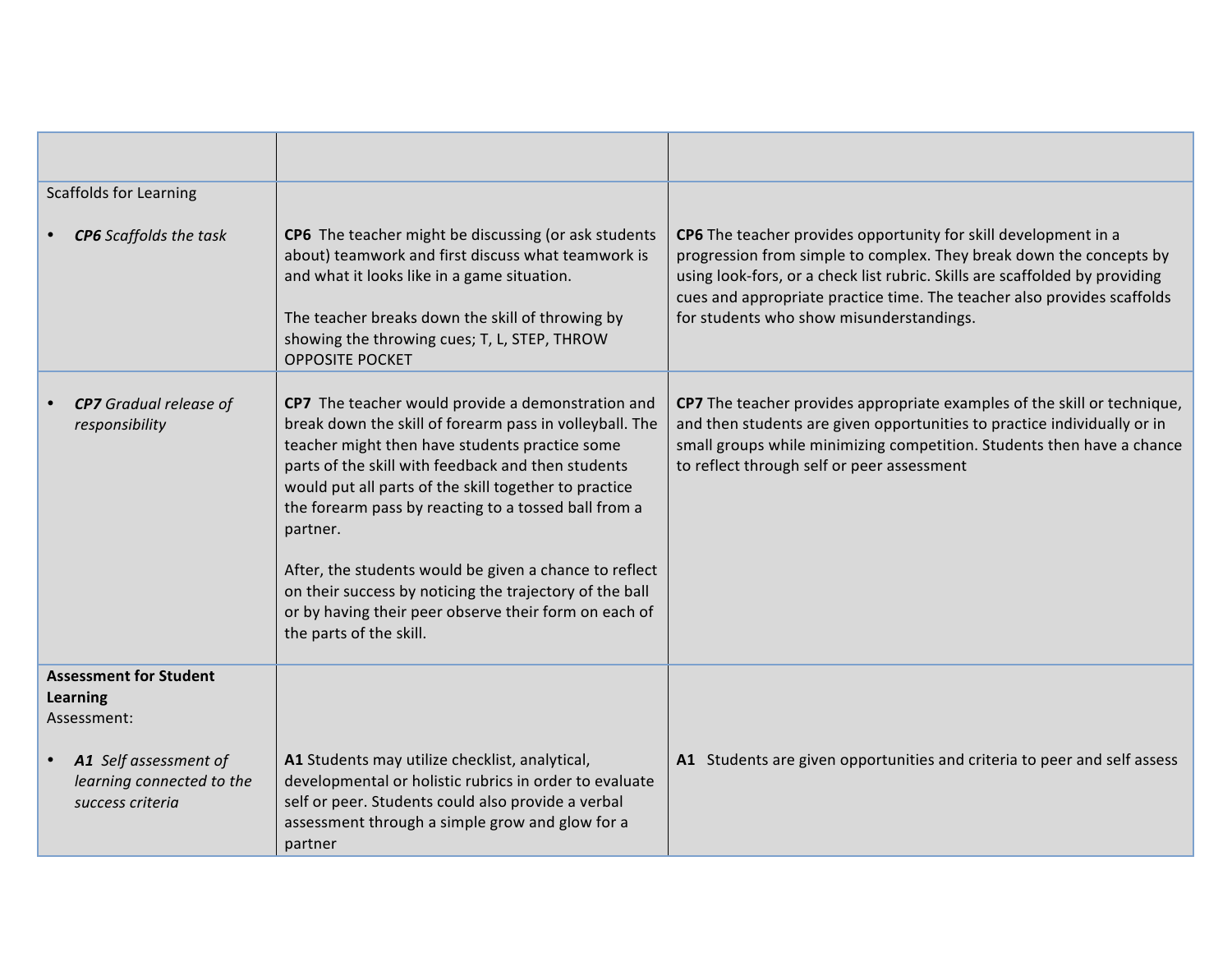| <b>A2 Demonstration of</b><br><b>Learning</b>          | A2 Students understand how they are assessed and<br>the rubrics use the teaching points and cues aligned<br>to the learning target. For example, if a students is<br>practicing throwing, the rubric will break down the<br>skill using the cues, T, L, STEP, THROW OPPOSITE<br>POCKET. | A2 Assessment tasks are aligned to the learning targets and students are<br>given the opportunity to display skills and content knowledge through<br>deliberate practice |
|--------------------------------------------------------|-----------------------------------------------------------------------------------------------------------------------------------------------------------------------------------------------------------------------------------------------------------------------------------------|--------------------------------------------------------------------------------------------------------------------------------------------------------------------------|
| <b>A3</b> Formative assessment<br>opportunities        | A3 The teacher should move around the space<br>observing all students. The activities are designed<br>appropriately so students can apply the skills taught<br>at the appropriate level. Questions are asked<br>throughout the lesson to ensure student<br>understanding                | Teacher designs activities, questions and observes students in order<br>A3<br>to determine movement towards learning targets                                             |
| A4 Collection Systems for<br>formative assessment data | A4 The teacher uses a combination of observation,<br>simple checks, depth checks, rubrics, peer and self<br>assessments to collect data                                                                                                                                                 | A4 The teacher uses available data to inform instruction                                                                                                                 |
| A5 Student use of<br>assessment data                   | A5 Students may use heart rate data, fitnessgram<br>data, and formative assessment results to create<br>goals and make a plan to improve                                                                                                                                                | A5 Students use data to assess their learning, determine goals, and<br>monitor progress over time                                                                        |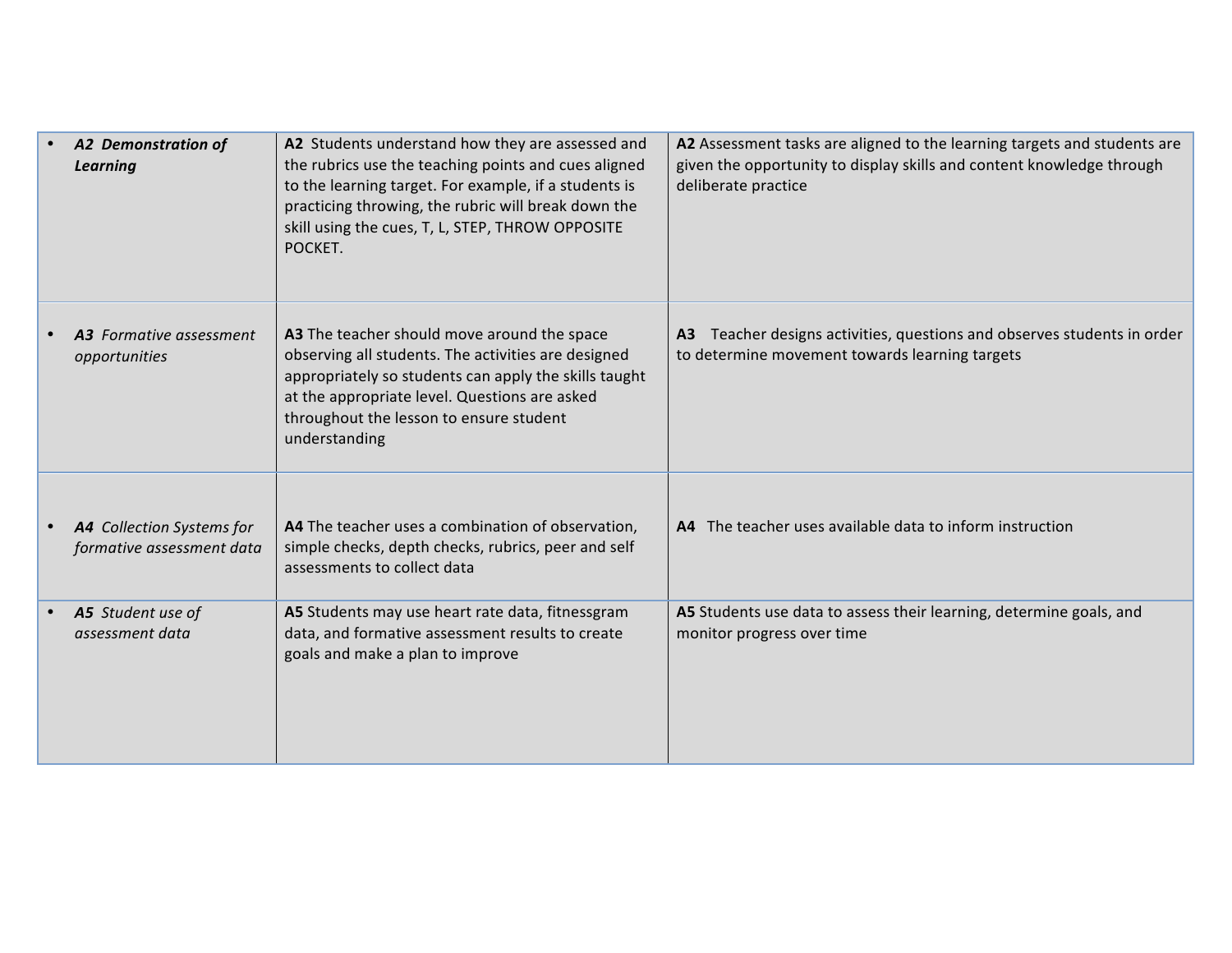| Adjustments                                                                          |                                                                                                                                                                                                                                                                                                                                                                                                                        |                                                                                                                                                                         |
|--------------------------------------------------------------------------------------|------------------------------------------------------------------------------------------------------------------------------------------------------------------------------------------------------------------------------------------------------------------------------------------------------------------------------------------------------------------------------------------------------------------------|-------------------------------------------------------------------------------------------------------------------------------------------------------------------------|
| A6 Teacher use of<br>formative assessment data                                       | A6 When the teacher notices students are not in<br>their target heart rate zone, they may ask the<br>students to increase intensity of their work out<br>or<br>If the teacher notices most students not stepping<br>with opposition when throwing they would bring the<br>students back in to re-teach in a different way                                                                                              | A6 The teacher utilizes visual checks and /or recorded data to modify<br>and adjust instruction and considers data for future individual or whole<br>class modification |
| <b>Classroom Environment &amp;</b><br><b>Culture</b><br>Use of Physical Environment: |                                                                                                                                                                                                                                                                                                                                                                                                                        |                                                                                                                                                                         |
| C1 Arrangement of<br>classroom                                                       | C1 Safety is a priority and should be addressed in<br>every lesson. For example, students in PK-2 grade<br>have little control over their bodies, therefore tag<br>games can become very dangerous for this age group<br>and is not appropriate. The teacher should consider<br>age appropriateness as well as ability level as they<br>progress through a skill or activity and determine if<br>safety is compromised | C1 The physical environment is safe and the teacher deliberately<br>addresses safety issues related to the activity                                                     |
| C2 Accessibility and use of<br>materials                                             | C2 Technology use in PE enhances lessons and does<br>not distract or impede instructional flow. For<br>example, students using heart rate monitors and<br>check feedback throughout the lesson to inform<br>student progress                                                                                                                                                                                           | C2 Technology is introduced or intentionally used by teacher and<br>student                                                                                             |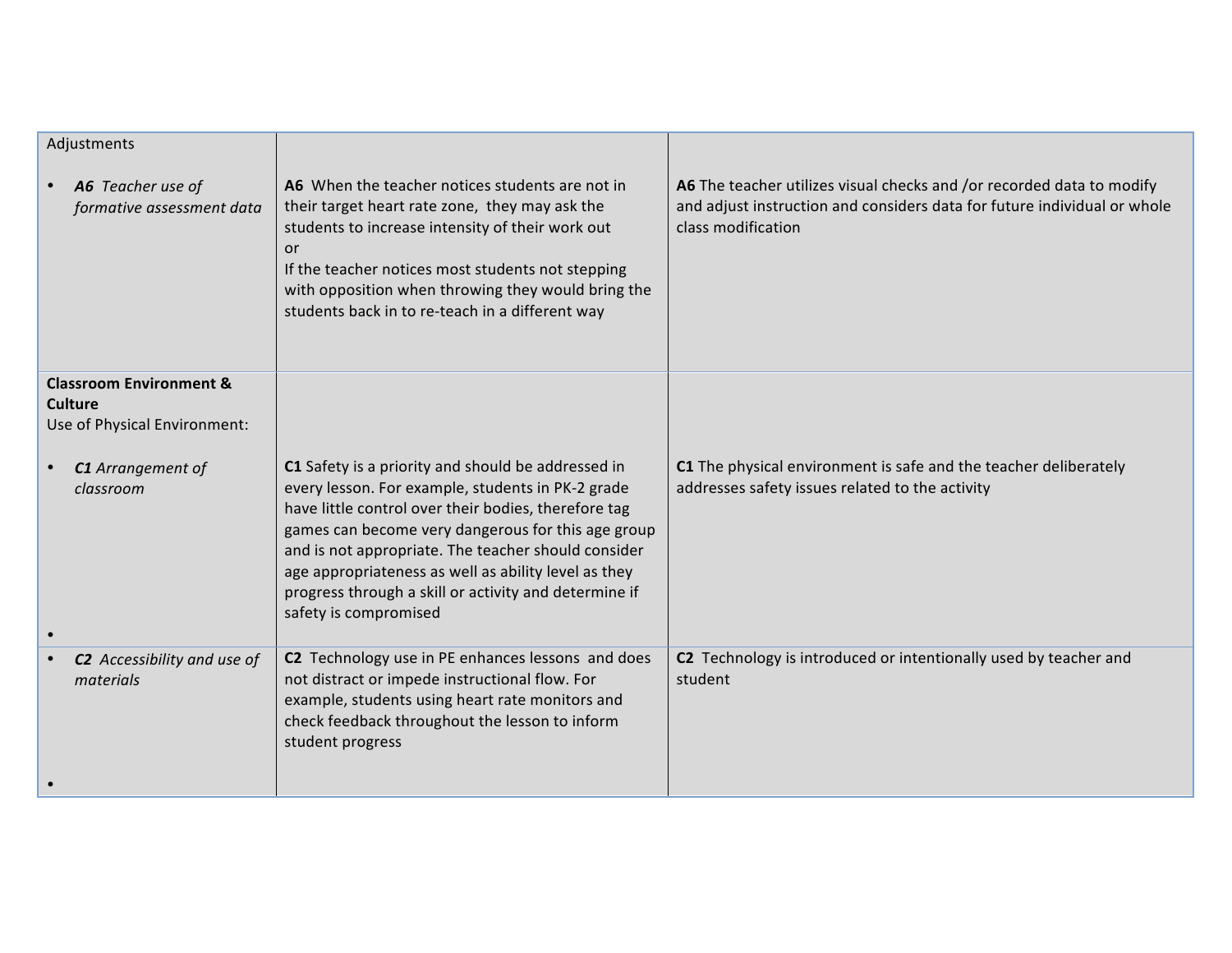| <b>Classroom Routines and</b><br>Rituals:             |                                                                                                                                                                                                                                                                                                                                                           |                                                                                                                                                                                                         |
|-------------------------------------------------------|-----------------------------------------------------------------------------------------------------------------------------------------------------------------------------------------------------------------------------------------------------------------------------------------------------------------------------------------------------------|---------------------------------------------------------------------------------------------------------------------------------------------------------------------------------------------------------|
| C3 Discussion,<br>collaboration and<br>accountability | C3 When the teacher asks students to discuss a<br>question/content or engage in an activity together<br>students exhibit clear understanding of this routine<br>and engage in conversation that result in obvious<br>movement towards learning targets                                                                                                    | C3 Students understand the procedures for turn and talks and partner<br>or group collaboration. They show investment in the lesson content and<br>in each other and this results in effective discourse |
| C4 Use of learning time                               | C4 The teacher has an instant activity that gets<br>students moving immediately. During this time the<br>teacher might take attendance. The students are<br>responsible for set up and take down of equipment<br>when appropriate. The teacher uses obvious effective<br>methods for whole class attention, such as<br>countdowns or clapping techniques. | C4 Students participate in routines and procedures. Teachers have clear<br>entry, exit, grouping and equipment distribution procedures. All<br>procedures are efficient and maximize instructional time |
| <b>C5</b> Managing student<br>behavior                | C5 Students prompt each other to be quiet or to<br>adhere to rules or instructions. The teacher uses a<br>management system such as point accumulation or<br>reward for on task behavior.                                                                                                                                                                 | C5 Students manage themselves and their peers and there is a<br>management system in place that is clear and results in improved<br>behavior                                                            |
|                                                       |                                                                                                                                                                                                                                                                                                                                                           |                                                                                                                                                                                                         |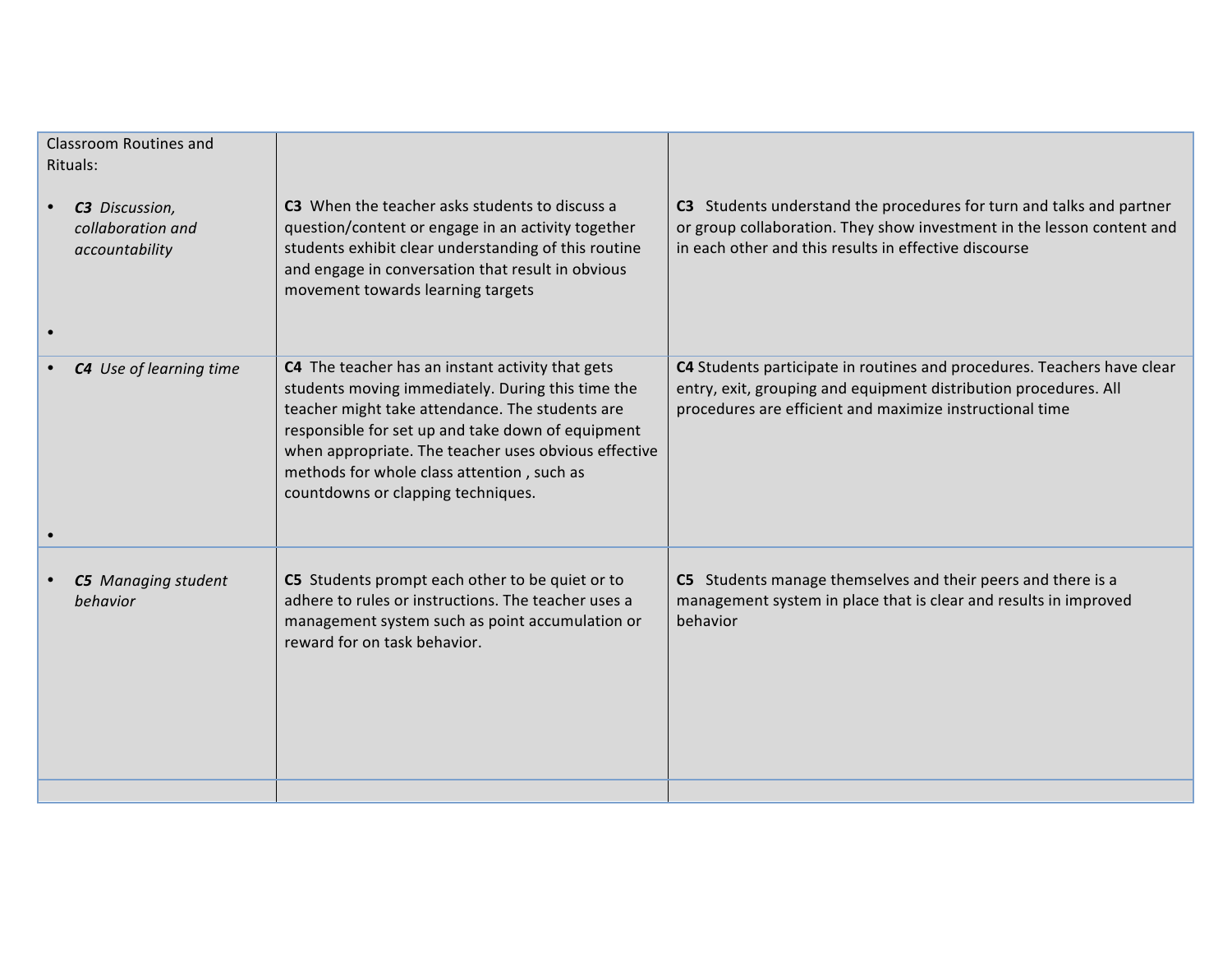| Classroom Culture<br><b>C6</b> Student Status | C6 The teacher provides a safe and welcoming<br>environment as indicated by a greeting and routine<br>entry. Students are encouraged, and deliberately<br>recognized for positive interactions. | C6 Teacher to student, and student to student rapport is positive and<br>elevates students status                                                                                                               |
|-----------------------------------------------|-------------------------------------------------------------------------------------------------------------------------------------------------------------------------------------------------|-----------------------------------------------------------------------------------------------------------------------------------------------------------------------------------------------------------------|
| <b>C7</b> Norms for learning                  | C7 Students are willing to take academic risks and do<br>their best. They use appropriate language. The class<br>environment is inclusive for all students.                                     | C7 Students are respectful of the teacher and each other and the<br>classroom is safe for students to demonstrate, share aloud and students<br>do not interrupt their peers. Students adhere to classroom norms |

## **Additional Points to consider:**

## Inappropriate practice

- Lines (Students sitting and waiting while attendance is being taken or for their turn to practice)
- Picking teams
- Sport Focused Curriculum
- Focus on Star Athletes
- Elimination Games
- Sharing one ball with 32 close friends
- Fitness as punishment
- Using people for target practice
- Relay races with more than

\*Deliberate practice in physical education can be defined as the practice of having students practice SKILLS in FULL. An example of this would be to teach the forehand swing and set up the activity so students could do this with full force. The non-example in this scenario would be to have students practice hitting a forehand to a partner that was standing too close so they could not or would not perform the full stroke.

• Just as you would not observe a classroom teacher during testing, PhyEd teachers should not be observed